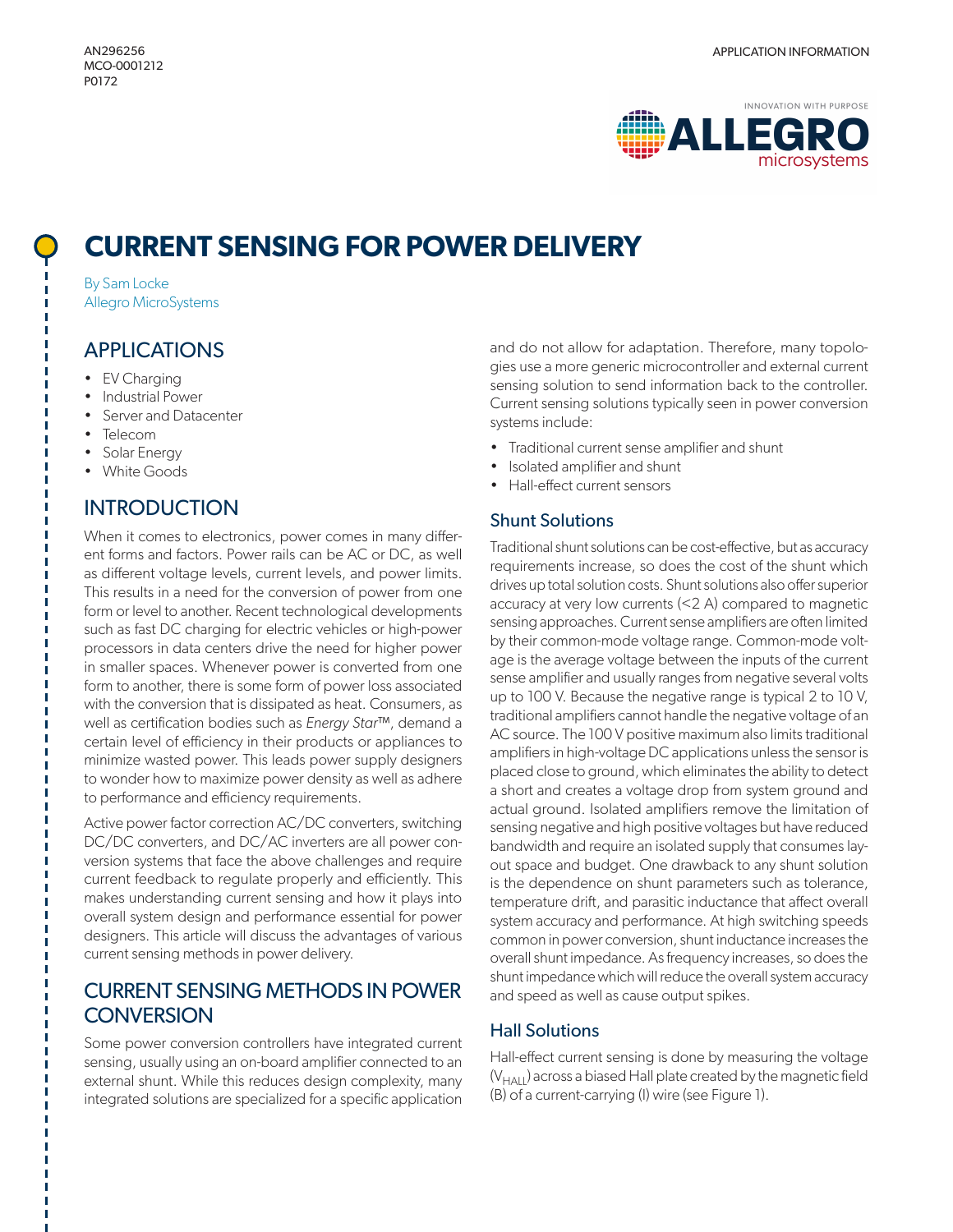

*Figure 1: Hall-effect principle*

Hall-based solutions have the benefit of inherent galvanic isolation and working voltages up to >1000 V, so they can be used in AC and DC high-voltage applications without the need for a secondary isolated supply. Internal conductor Hall sensors are highly integrated and require no external shunt, which allows them to fit in tight layout designs. Additionally, because the sensing is done magnetically, the conductor inductance has no effect on the sensor output, which is especially helpful to mitigate output spikes when the current switches on and off. Another benefit is the low resistance of the internal conductor. This gives the Hall-based solutions lower power losses than the shunt-based ones and give the solution the advantage at higher current levels.

|                                    | <b>Current Sense</b><br><b>Amplifier</b> | <b>Hall-Effect</b><br><b>Current Sensor</b> |  |
|------------------------------------|------------------------------------------|---------------------------------------------|--|
| <b>Sensing Method</b>              | Shunt                                    | <b>Hall Effect</b>                          |  |
| <b>Positive Working</b><br>Voltage | $<$ 100 $V$                              | Up to >1000 V                               |  |
| <b>Accuracy</b>                    | Medium-High                              | Medium                                      |  |
| <b>Negative Working</b><br>Voltage | Typically $-5$ to 10 V                   | Down to $\leq 1000$ V                       |  |
| <b>Level of Integration</b>        | Low                                      | High                                        |  |
| <b>PCB Footprint</b>               | Medium                                   | Small                                       |  |
| Immunity to<br>switching noise     | Medium-Low                               | High                                        |  |
| <b>Power Loss</b>                  | Medium-High                              | Low                                         |  |
| Cost                               | Low-Medium                               | Medium                                      |  |

# POWER FACTOR CORRECTION

Power factor correction (PFC) is a form of AC to DC conversion that aims to reduce reactive power and improve overall efficiency. In AC loads, power is equal to the instantaneous voltage times the instantaneous current. Inductive loads such as motors, coils, or transformers can cause the current to become out of phase

with the voltage. This creates reactive power that is generated but does no actual work. Reducing reactive power increases overall system efficiency.

There are many PFC topologies including:

- Passive filtering techniques
- Boost PFC
- Dual boost bridgeless PFC
- Totem-pole bridgeless PFC

As efficiency requirements increase, so too does complexity and cost. Totem-pole topologies (see [Figure 2](#page-1-1)) are becoming very popular due to their high efficiency, in some cases reaching above 99%.

<span id="page-1-0"></span>

<span id="page-1-1"></span>*Figure 2: Totem-pole PFC circuit. Red circles show current sensing locations.*

All active PFC topologies require input current and voltage sensing to regulate output and reduce phase separation. The high voltage requires an isolated solution such as the Hallbased or isolated amplifier. Switching speeds of PFC circuits are very high to reduce power loss. Speeds can range from 50 to 100 kHz and current sensor bandwidth is typically desired to be two to ten times faster than the switching speed to allow for adequate feedback. This corresponds to 100 kHz to 1 MHz current sensor bandwidth requirements. Isolated current sense amplifier solutions are typically limited to 300 kHz while Hall solutions can reach up to 1 Mhz.

### SWITCHING DC/DC CONVERTERS

Electronic circuits run on a wide range of DC voltages, hence the need for DC-to-DC conversion either on the AC/DC output or for systems with multiple DC rails. DC/DC topologies include but are not limited to:

- Buck
- Boost
- Buck-boost
- Flyback
- Resonant

A resonant topology (see [Figure 3](#page-2-0)) has the advantage of compact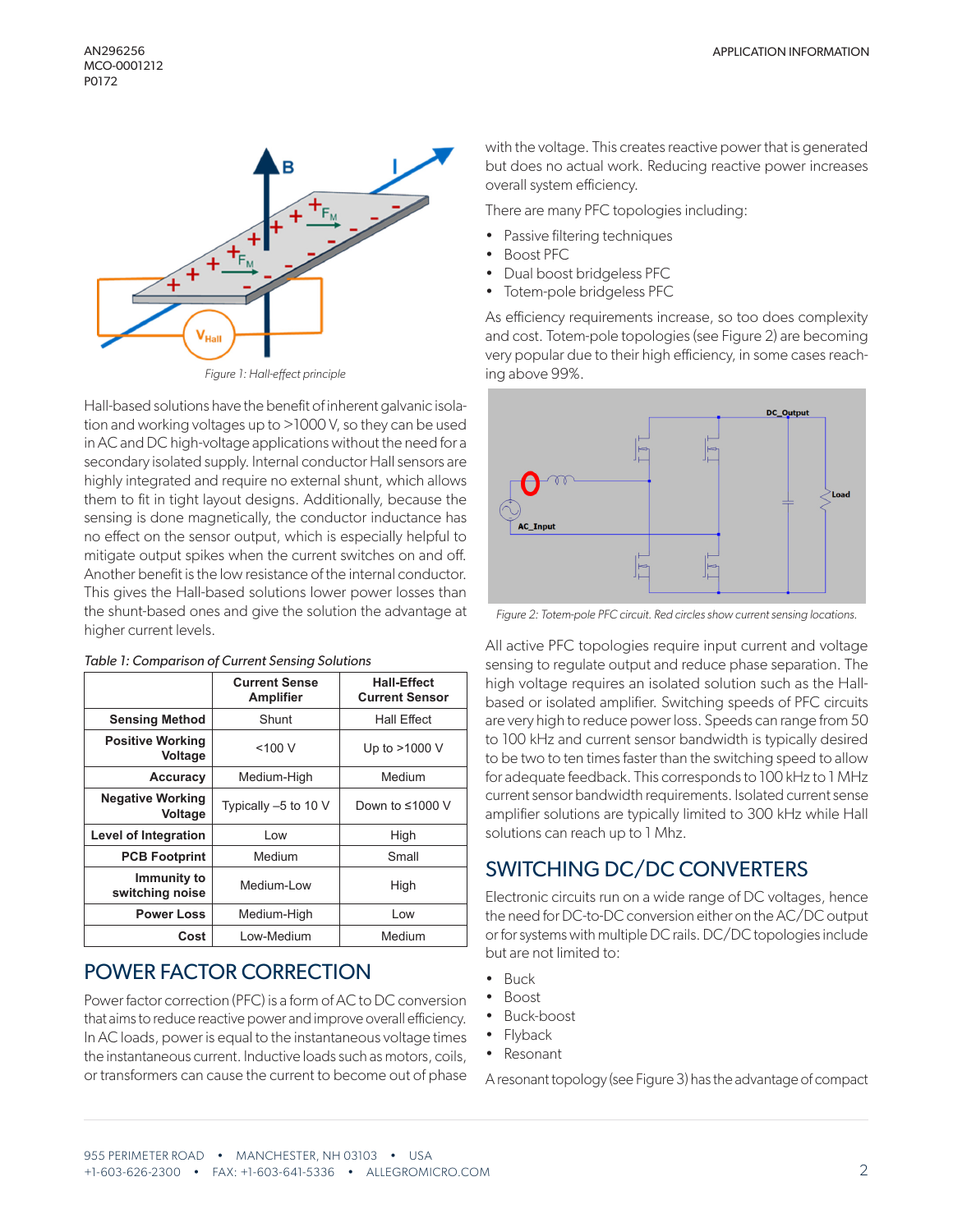size, power density, and galvanic isolation, making it popular in EV charging and energy storage. Hall-based current sensing is particularly advantageous in high-voltage DC topologies with high-isolation requirements (>100 V). Switching frequencies and bandwidth requirements are similar for DC/DC when compared to PFC topologies, 100 kHz to 1 Mhz.



<span id="page-2-0"></span>*Figure 3: Resonant DC-DC converter circuit. Red circles show current sensing locations. Sensor on the left is for the input current and requires isolation. Current sensors on the right are for output current located either on the low or high side depending on selected approach.*

### INVERTERS

Inverters (see [Figure 4](#page-2-1)) take a DC voltage and transform it to an AC voltage. This is used when DC sources such as solar or batteries are being used to feed into the grid or for powerful AC motors. Inverters typically have lower switching speeds and require less bandwidth. Non-isolated current sensing solutions,

such as traditional current sense amplifiers with shunts, can also be used in inverters, but the sensor must be place next to ground instead of in-phase with the AC output. This limits the ability to detect output shorts and creates a voltage drop from system ground and actual ground. This low-side sensor placement can only sense current when the low-side switch is on. In-phase isolated amplifiers or Hall-based solutions eliminate the ground difference, enable short detection, and can sense current regardless of switching state. This same concept can be applied to current sensor placement in motor control.



<span id="page-2-1"></span>*Figure 4: Single-phase invertor circuit. Red circles show current sensing locations. One circle represents in phase sensing, before the load, while the other represents low side sensing where the sensor is placed between the load and ground.*

#### Recommended Allegro Current Sensors for Power Delivery Applications

| <b>Sensor Family</b>                                             | <b>Features and Benefits</b>                                                                       |  |
|------------------------------------------------------------------|----------------------------------------------------------------------------------------------------|--|
| ACS37002                                                         | High accuracy (1.75%) over temperature improves efficiency and performance.                        |  |
| High performance internal conductor<br>current sensor            | Adjustable gain and fault levels allows for customization.                                         |  |
|                                                                  | 0.27 to 1 m $\Omega$ impedance provides low loss at high currents.                                 |  |
|                                                                  | Reinforced isolation options for working voltages up to 1144 V <sub>RMS</sub> .                    |  |
| ACS732/3                                                         | 1 MHz for highest switching speed applications.                                                    |  |
| High speed internal conductor current<br>sensor                  | Reinforced isolation options for working voltages up to 1097 V <sub>RMS</sub> .                    |  |
| <b>ACS730</b>                                                    | 1 MHz for highest switching speed applications.                                                    |  |
| High speed, small footprint internal<br>conductor current sensor | Fully integrated 4.9 mm × 6 mm package requires minimal board space in power dense applications    |  |
| ACS772/3                                                         | 200 kHz, $\pm$ 1.5% maximum accuracy, 100 $\mu\Omega$ internal resistance. Alternative to modules. |  |
| High power internal conductor current<br>sensor                  | High isolation: 4800 V <sub>RMS</sub> dielectric strength.                                         |  |
|                                                                  | Typical of 2.5 µs output response time for quick protection against overcurrent damage.            |  |